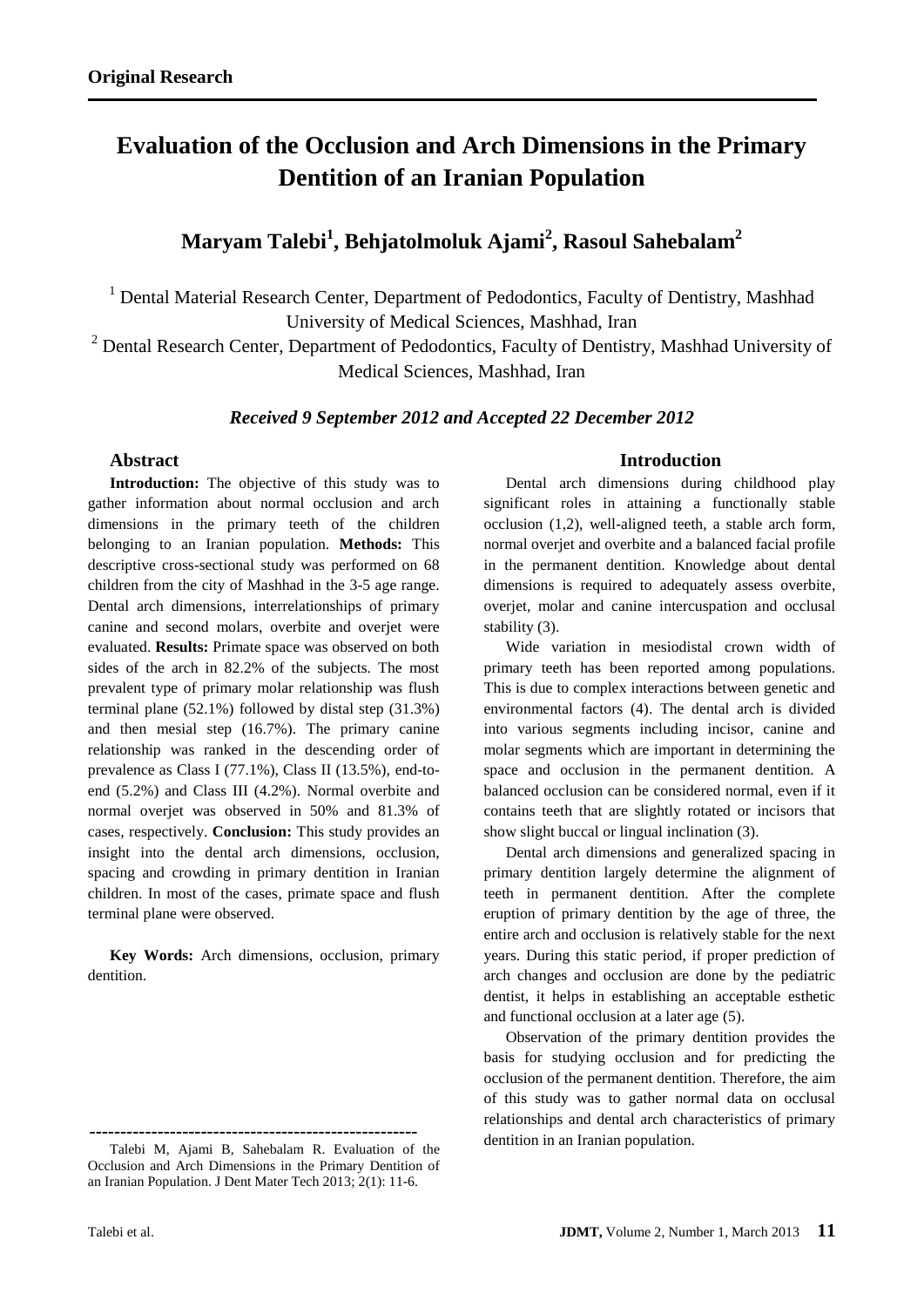# **Materials and Methods**

This cross-sectional descriptive study was performed on preschool children in the 3-5 age range. Sixty-nine subjects (22 girls, 47 boys) with normal occlusion were selected out of 523 children from Mashhad kindergartens. Each child's parent signed an informed consent.

The following criteria were considered in the process of case selection:

- Complete primary dentition
- No loss of tooth structure in the mesiodistal dimension as a result of caries, interproximal restoration, fracture or excessive wear
- No erupted permanent teeth
- No congenital defects or deformed teeth

Polysilicone impressions (Coltenespeedex, Polysiloxane condensation type silicone elastomer, Whaledent Inc., Mahwah, New Jersey, USA) were taken from maxillary and mandibular arches. The impressions were poured by type IV plaster (Zhermack Elite Rock Gypsums, Elite Rock Class IV Die Stone, ZhermackSpA, BadiaPolesine, Italy) on the same day by an expert technician.

Data were obtained from dental cast measurements. Measurements were made by a single investigator with an electronic digital caliper (Zhenjiang Richoice Machinery Imp. & Exp. Co., Ltd. Jiangsu, China) with an accuracy of  $\pm 0.02$  mm and repeatability of  $\pm 0.01$ mm. To gain access to interdental spaces more easily, the measuring tips of the digital caliper were narrowed.

The following measurements were recorded:

# **1) Dental Arch Dimensions**

• Molar segment length was measured from the most distal point on the crown of the second molar to the distal contact point of the canine (6).

• Canine segment length was measured from the distal contact point of the canine to the distal contact point of the lateral incisor (6).

• Incisor segment length was measured from the midpoint of arch between central incisors and the distal contact point of the lateral incisor (6).

• Intercanine width was measured from the cusp tip of the left canine to the cusp tip of the right canine (6).

• Arch circumference was calculated as the sum of incisor, canine and molar segments of both sides of the  $arch(6)$ .

• Intermolar width was measured from the central fossa of the left second molar to the central fossa of the right second molar (6).

• Anteroposterior arch length was defined as a line passing through the midpoint between the distal surfaces of the deciduous second molars to the midpoint between the central incisors (6) (was measured as the perpendicular distance from the mesial contact point of the central incisors to the line connecting the distal surfaces of the left and right second deciduous molars).

**•** Total spacing was calculated as the difference between dentition size and arch size (1).

#### **2) Occlusion**

#### *Molar Relationship*

• Molars were categorized as flush terminal when the distal surfaces of the upper and lower second primary molars were in the same vertical plane in centric occlusion (7).

• Molars were recorded as distal step when the distal surfaces of the lower primary second molars were posterior to the distal surfaces of the upper second molars in centric occlusion (7).

• Molars were recorded as mesial step when the distal surfaces of the lower primary second molars were anterior to the distal surfaces of the upper second molars in centric occlusion (7).

#### *Canine Relationship*

• Class I: The cusp tip of the upper primary canine was in the same vertical plane as the distal surface of the lower primary canine in centric occlusion (8,9).

• Class II: The cusp tip of the upper primary canine was anterior to the distal surface of the lower primary canine in centric occlusion (8,9).

• Class III: The cusp tip of the upper primary canine was posterior to the distal surface of the lower primary canine in centric occlusion (8,9).

• End-to-end: The long axis of the mandibular canine was coincident with the long axis of the maxillary canine (9).

## *Overjet*

• Normal: The distance between the labial surfaces the most protruded maxillary central incisor and the opposing mandibular incisor varied between 0 and 4.0 mm (8).

• Increased: Overjet was more than 4.0 mm (8).

• Reversed: The maxillary incisors were lingual to the mandibular incisors (8).

## *Overbite*

• Normal: The amount of vertical overlap between the maxillary and mandibular central incisors varied between 10% and 40% (8).

• Deep: The amount of vertical overlap between the maxillary and mandibular central incisors was more than 40% (8).

• Edge to Edge: The upper incisors did not overlap the lower ones but contacted eachother (8).

• Open bite: The upper incisors did not overlap the lower ones and there was a gap between them.

#### **Statistical Analysis**

Descriptive statistics were applied as appropriate in data analysis.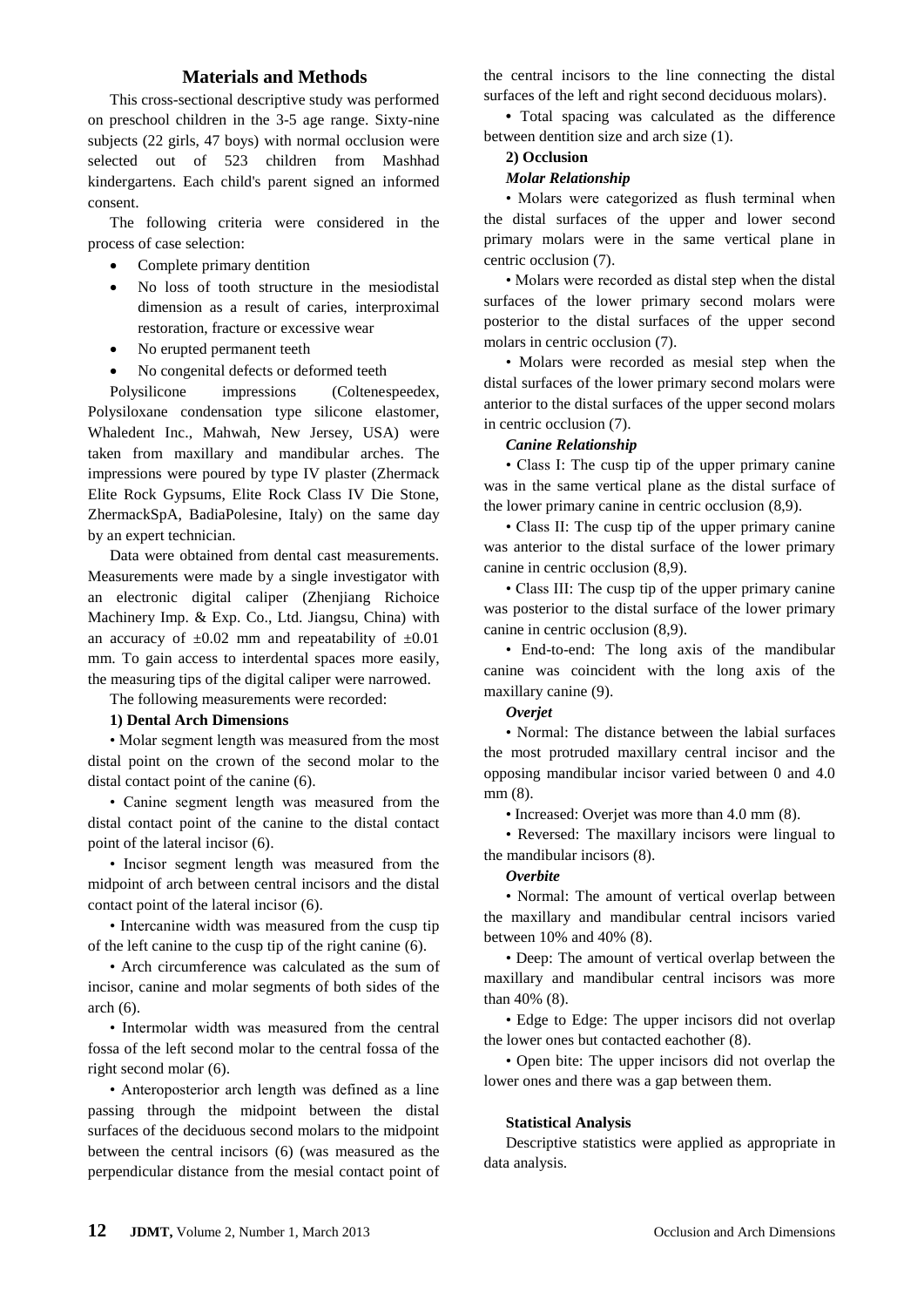## **Results**

#### **Dental Arch Dimensions**

- Mean dental arch dimension was 73.71±3.9mm in the maxilla and  $68.58\pm3.24$  mm in the mandible (Table 1).

- Mean intercanine width was greater in the maxilla  $(29.49 \pm 1.5 \text{ mm})$  than in the mandible  $(23.35 \pm 1.27 \text{ mm})$ (Table 1).

- Mean intermolar width was larger in the maxilla  $(39.87 \pm 1.7 \text{ mm})$  than in the mandible  $(35.07 \pm 1.65 \text{ mm})$ (Table 1).

- Mean anteroposterior arch length was greater in the maxilla  $(27.8 \pm 1.67$  mm) than in the mandible (24.69±1.36mm) (Table 1).

- The mean of total spacing in the maxillary arch  $(4.56\pm2.45$  mm) was greater than in the mandible  $(3.45 \pm 1.89$  mm).

- Generalized spaces were found in 75% and 70.8% of the upper and lower arches, respectively (Table 2).

- The mean of primate space was 1.7±0.61mm in the maxilla and  $1.2\pm0.45$  mm in the mandible. Primate space was seen in both sides of the arch in 80.2% of subjects.

- Absence of primate space was observed more frequently in the mandible (14.6%) than in the maxilla (8.3%) (Table 2).

# **Occlusion**

- Of 69 children, 52.1% showed flush terminal plane, 31.3% showed distal step and 16.7% showed mesial step.

- Assessment of canine relationship indicated that 77.1% of subjects had a Class I relationship, 13.5% had a Class II relationship, 5.2% had an end-to-end relationship and 4.2% possessed a Class III relationship.

- The distribution of overbite was as follows: normal overbite in 50%, deep overbite in 41.7%, edge to edge occlusion in 6.3% and anterior open bite in 2.1% of the subjects.

- The distribution of overjet was as follows: 81% of the children showed normal overjet, 16.7% had increased overjet and 2.1% had reversed overjet.

## **Discussion**

This study provides insight into the state of dental arch dimensions, occlusal relationships, spacing and crowding in the primary dentition of an Iranian population in Mashhad. The mean intercanine widths in this study are similar to those reported by Parbhakarnet al. (5), Bisharaet al. (10), and Abu Alhaijaand Qudeimat (6). Intermolar widths are similar to those of Prabhakarn's study (5). It is difficult to compare arch dimensions with other studies due to differences in the measurement techniques. Researchers have used a variety of landmarks and techniques, which make the comparison difficult (Table 3).

**Table 1.** Dental arch dimensions (mean  $\pm$  standard deviation)

| Arch      | Circumference  | Max   | Min   | Intercanine      | Max   | Min   | Intermolar       | Max   | Min   | Anterior-        | Max   | Min   |
|-----------|----------------|-------|-------|------------------|-------|-------|------------------|-------|-------|------------------|-------|-------|
| Dimension | of arch        |       |       | width            |       |       | width            |       |       | posterior        |       |       |
|           |                |       |       |                  |       |       |                  |       |       | length           |       |       |
| Maxilla   | $73.71 + 2.84$ | 80.96 | 65.92 | $29.49 \pm 1.5$  | 31.95 | 24.58 | $39.87 \pm 1.7$  | 43.18 | 36.11 | $27.80 \pm 1.67$ | 31.44 | 24.33 |
| Mandible  | $68.58 + 2.81$ | 76.51 | 60.69 | $23.35 \pm 1.27$ | 21.07 | 25.91 | $35.07 \pm 1.65$ | 38.81 | 31.77 | $24.69+1.36$     | 28.22 | 22.08 |
|           |                |       |       |                  |       |       |                  |       |       |                  |       |       |

## **Table 2.** Prevalence of general spacing and primate spaces in the maxilla and mandible

| <b>Spaces</b>             | Arch    |          |  |  |  |  |
|---------------------------|---------|----------|--|--|--|--|
|                           | Maxilla | Mandible |  |  |  |  |
| No spaces plus crowding   | 25.1%   | 29.2%    |  |  |  |  |
| Primate plus other spaces | 75%     | 70.8%    |  |  |  |  |
| No primate spaces         | 8.6%    | 14.4%    |  |  |  |  |
| Unilateral primate space  | 4.3%    | 13%      |  |  |  |  |
| Bilateral primate spaces  | 87.1%   | 72.6%    |  |  |  |  |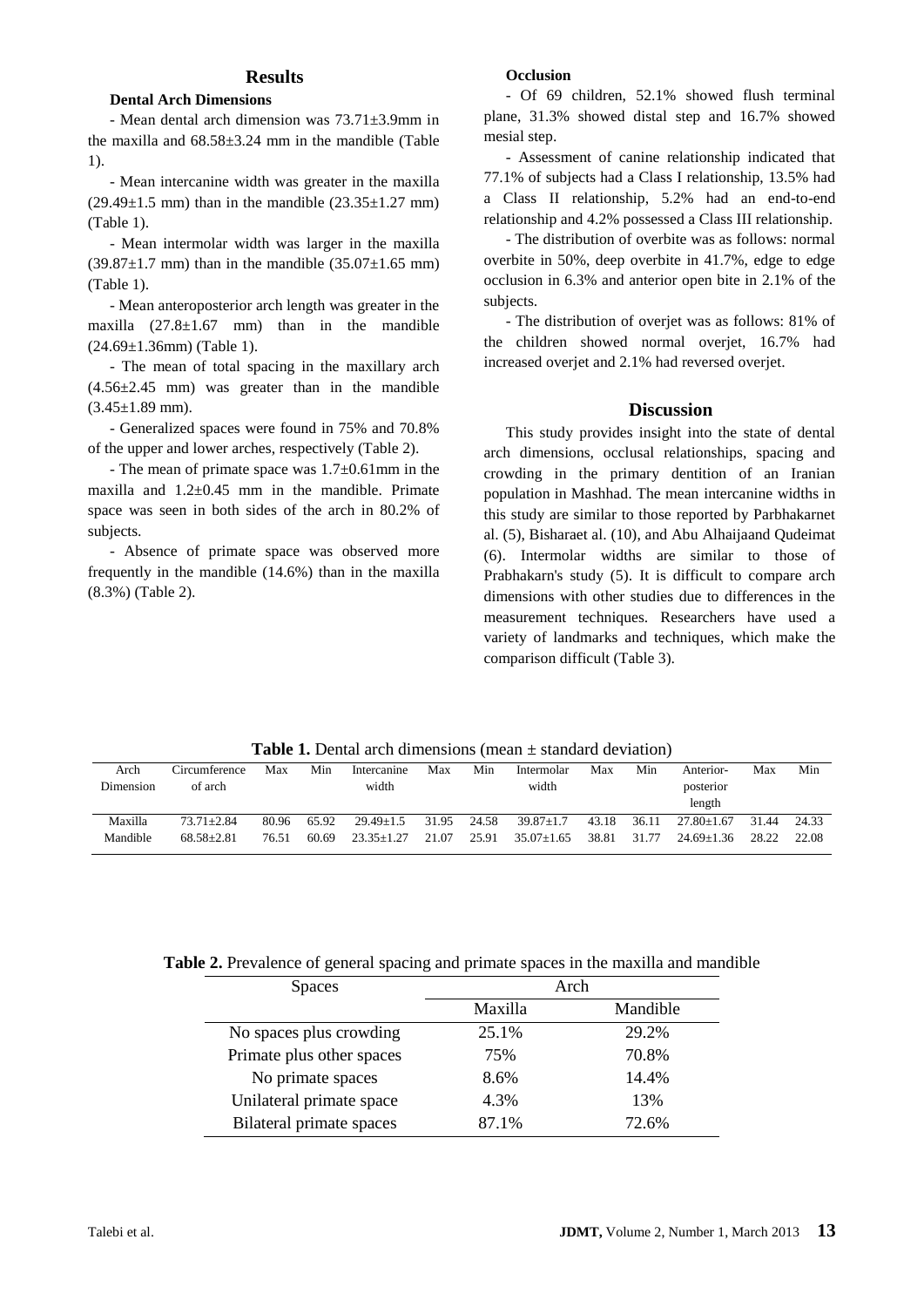**Table 3**. Comparison of selected dental arch measurements between the present study and other ethnic groups (both sexes combined)

| <b>Parameter</b>         |                      |      | <b>Ethnic Population</b> |      |                 |      |  |  |  |
|--------------------------|----------------------|------|--------------------------|------|-----------------|------|--|--|--|
| <b>Canine arch width</b> | Present Study        |      | India $^{(5)}$           |      | Jordan $^{(6)}$ |      |  |  |  |
|                          | Mean                 | S.D. | Mean                     | S.D. | Mean            | S.D. |  |  |  |
| Maxilla                  | 29.49                | 1.5  | 30.01                    | 1.06 | 29.58           | 1.06 |  |  |  |
| Mandible                 | 23.35                | 1.27 | 23.15                    | 0.64 | 23.5            | 0.84 |  |  |  |
| Molar arch width         | <b>Present Study</b> |      | India $^{(5)}$           |      | Jordan $^{(6)}$ |      |  |  |  |
|                          | Mean                 | S.D. | Mean                     | S.D. | Mean            | S.D. |  |  |  |
| Maxilla                  | 39.87                | 1.7  | 40.0                     | 2.2  | 39.0            | 1.3  |  |  |  |
| Mandible                 | 35.07                | 1.65 | 34.7                     | 1.7  | 34.77           | 1.2  |  |  |  |
| <b>Primate space</b>     | <b>Present Study</b> |      | Jordan $^{(6)}$          |      |                 |      |  |  |  |
|                          | Mean                 | S.D. | Mean                     | S.D. |                 |      |  |  |  |
| Maxilla                  | 1.7                  | 0.61 | 1.138                    | 0.31 |                 |      |  |  |  |
| Mandible                 | 1.2                  | 0.45 | 0.93                     | 0.26 |                 |      |  |  |  |

Primate space in this study was smaller than that reported by Abu Alhaija and Qudeimat (6) in maxilla. The prevalence of primate space in our study was greater in the maxilla than in the mandible, similar to the results Sapna's (11), Abu Alhaija and Qudeimat (6), and Foster's studies (1). Lower frequencies of primate space have been reported by Abu Alhaija and Qudeimat (6) (Table 3).

Sapna (11), Abu Alhaija and Qudeimat (6), and Otuyemi (12) found lower frequencies of generalized spaces than those recorded in the current study. Spacing of the primary dentition is common. The prevalence of spaced dentitions varies between different ethnic groups ranging from 42% to 98% (6) (Table 4).

Tooth contact and crowding of the primary dentition were less prevalent in our study than in Jordanian children (6), British children (1), Nigerian children (12) but were almost the same as Indian children (11) (Table 4). Prabhakaranet al. (5) have reported that mesiodistal dimensions of all teeth were significantly larger in crowded arches than in spaced dentition and that arch depth of spaced dentition was greater than that of crowded dentition. The presence of interdental spaces largely depends on the mesiodistal crown width and the intercanine arch width. Broad arches and small teeth result in interdental spacing of the deciduous teeth and vice versa (13).

The mesial step of primary molars was less prevalent in our subjects than in Jordanian (6) and Indian children (11,14). Abu Alhaija and Qudeimat (6) reported 47.7% of cases had a mesial step relationship. Nanda et al. (14) reported that 58% of Indian children had a flush terminal relationship. The prevalence of flush terminal in our study was less than

Farsi and Salam's (15) and Bishara's (10) studies (Table 4). The findings of Onyeaso et al. (16) indicated that 68% of Nigerian children who initially had a flush terminal relationship, showed a Class I molar relationship. Distal step relationship in our study was more prevalent than in other studies. This can predict Class II relationships in permanent teeth, but longitudinal studies on this change are recommended. According to Bishara et al. (10) the final molar occlusion depends on a number of genetic and environmental dental and facial skeletal changes, whose interaction may result in a normal occlusion.

Class I canine relationship was observed more frequently in our study than in Abu Alhaija and Qudeimat (6) study but less frequently than in Farsi and Sapna's work (11,15) (Table 4). Most children with a Class I canine relationship in the primary dentition, showed a flush terminal plane on their second primary molars (17). Normal overjet was more in our subjects than in Nigerian children (18). We also found a higher prevalence of deep bite and a lower prevalence of open bite than in other studies (6,12). It is widely accepted that variation in dental occlusion results from a multifactorial inheritance pattern, with both genetic and environmental influences playing important roles (19).

Onyeaso et al. (16) found significant positive correlations for all occlusal features (especially crowding) between primary and early mixed dentition. Therefore, further longitudinal studies are necessary to follow dental arch dimensions from the primary to the mixed dentition period.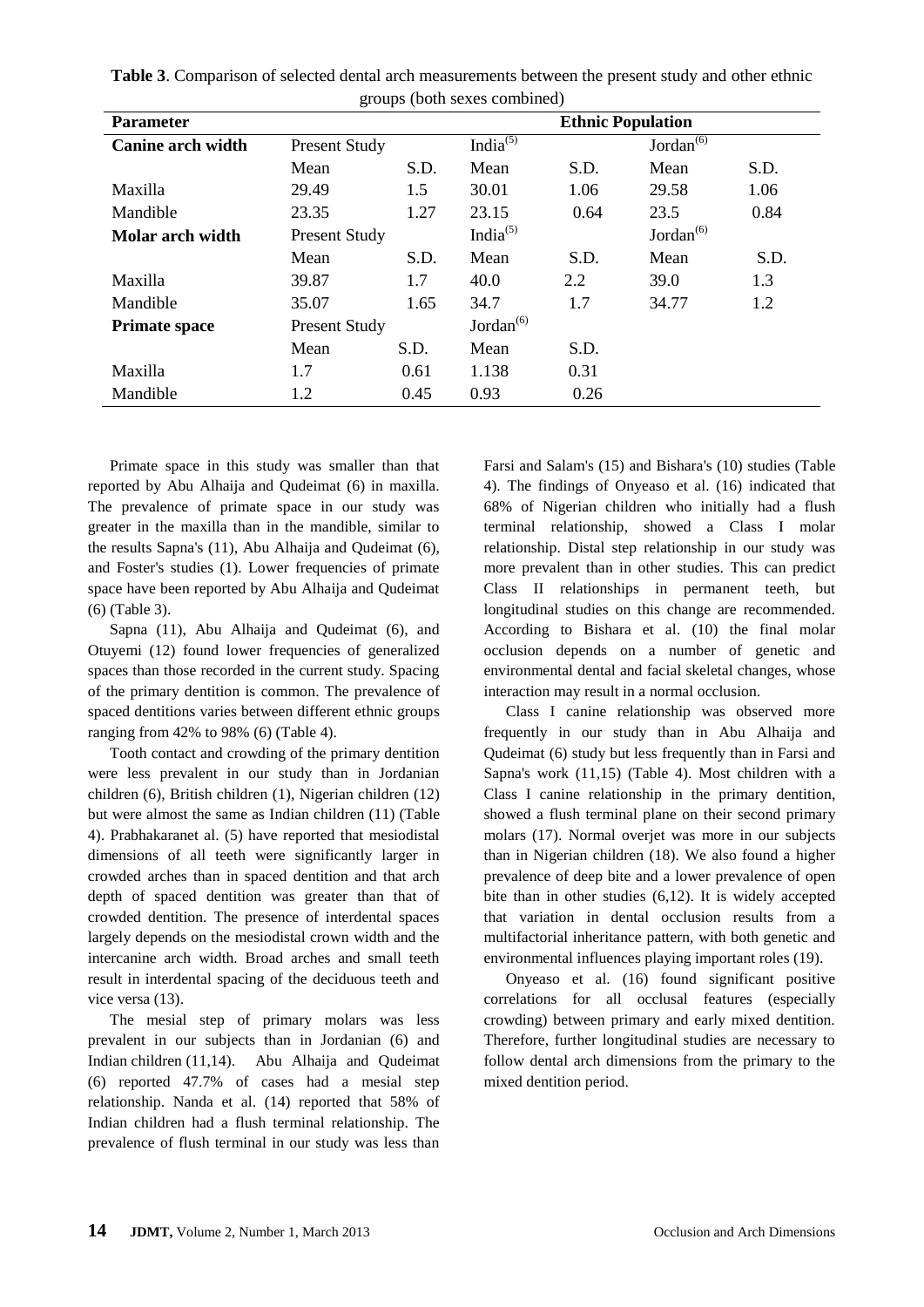|                             |                      | culine groups (bour seals combined) |                          |                                 |                        |  |  |
|-----------------------------|----------------------|-------------------------------------|--------------------------|---------------------------------|------------------------|--|--|
| <b>Parameter</b>            |                      |                                     | <b>Ethnic Population</b> |                                 |                        |  |  |
| <b>Generalized space</b>    | <b>Present Study</b> | Jordan <sup>(6)</sup>               | $E$ gypt $(13)$          | $Nigeria^{(12)}$                |                        |  |  |
| Maxilla                     | 75%                  | 61.8%                               | 57%                      | 37.7%                           |                        |  |  |
| Mandible                    | 70.80%               | 61.1%                               | 53%                      | 44%                             |                        |  |  |
| <b>Contact and crowding</b> | <b>Present Study</b> | Britain <sup>(1)</sup>              | Jordan <sup>(6)</sup>    | Nigeria <sup>(12)</sup>         |                        |  |  |
| Maxilla                     | 8.30%                | 68%                                 | 38.2%                    | 24.4%                           |                        |  |  |
| Mandible                    | 14.60%               |                                     | 21.6%                    | 26.3%                           |                        |  |  |
| Overjet                     | <b>Present Study</b> | Britain $(1)$                       | Nigeria <sup>(12)</sup>  | Saudi<br>Arabia <sup>(15)</sup> |                        |  |  |
| Normal                      | 81%                  | 28%                                 | 68.2%                    | 76%                             |                        |  |  |
| Increased                   | 16.70%               | 2.5%                                | 14.4%                    | 68.6%                           |                        |  |  |
| Reversed                    | 2.1%                 | 2%                                  | 9.7%                     | 2%                              |                        |  |  |
| Overbite                    | <b>Present Study</b> | Jordan <sup>(6)</sup>               | Nigeria $(12)$           | Saudi<br>Arabia $^{(15)}$       |                        |  |  |
| Normal                      | 50%                  | 44.3%                               | 76.6%                    | 57%                             |                        |  |  |
| Deep                        | 41.70%               | 28.2%                               | 13.4%                    |                                 |                        |  |  |
| Edge to edge                | 6.30%                | 21.8%                               | 4.9%                     | 8-11%                           |                        |  |  |
| Open                        | 2.1%                 | 5.7%                                | 3.5%                     |                                 |                        |  |  |
| <b>Molar relationship</b>   | <b>Present Study</b> | Jordan <sup>(6)</sup>               | India $^{(5)}$           | $\mathbf{U.S.A}^{(17)}$         | Saudi                  |  |  |
|                             |                      |                                     |                          |                                 | Arabia <sup>(15)</sup> |  |  |
| Mesial step                 | 16.70%               | 47.7%                               | 25.5%                    | 12%                             | 12%                    |  |  |
| Ddistal step                | 31.30%               | 3.7%                                | 9%                       | $8\%$                           | 8%                     |  |  |
| Flush terminal              | 52%                  | 37%                                 | 52%                      | 76%                             | 8%                     |  |  |
| Canine relationship         | Present Study        | Jordan <sup>(6)</sup>               | Saudi                    |                                 |                        |  |  |
|                             |                      |                                     | Arabia $^{(15)}$         |                                 |                        |  |  |
| Class I                     | 77.10%               | 57%                                 | 86%                      |                                 |                        |  |  |
| Class II                    | 13.50%               | 29%                                 | 11%                      |                                 |                        |  |  |
| Class III                   | 4.20%                | 3.7%                                | 3%                       |                                 |                        |  |  |
| End to end                  | 5.20%                |                                     |                          |                                 |                        |  |  |

**Table 4**. Comparison of frequency of spacing and dental arch relationships between present study and other ethnic groups (both sexes combined)

# **Conclusion**

This study gives us new insights into the dental arch dimensions, occlusion, spaces and crowding in primary dentition in a group of children from Mashhad. In most of the cases primate space and flush terminal plane were observed. These are valuable criteria in dental analysis, occlusal guidance and orthodontic treatment.

# **Acknowledgement**

The authors would like to acknowledge the financial support of the Vice Chancellor for Research of Mashhad University of Medical Sciences.

# **References**

1. Foster TD, Hamilton MC, Lavelle CL. Dentition and dental arch dimensions in British children at the age of two and one-half to 3 years. Arch Oral Biol 1969; 14: 1031-40.

- 2. Infante PF. An epidemiologic study of deciduous molar relations in preschool children. J Dent Res 1975; 54: 723-7.
- 3. Freire SM, Nishio C, Mendes AM, Quintão CCA, Almeida MA. Relationship between dental size and normal occlusion in Brazilian patients. Braz Dent J 2007; 18: 253-7.
- 4. Townsend GC, Brown T. Heritability of permanent tooth size. Am J Phys Anthropol 2005; 49: 497-504.